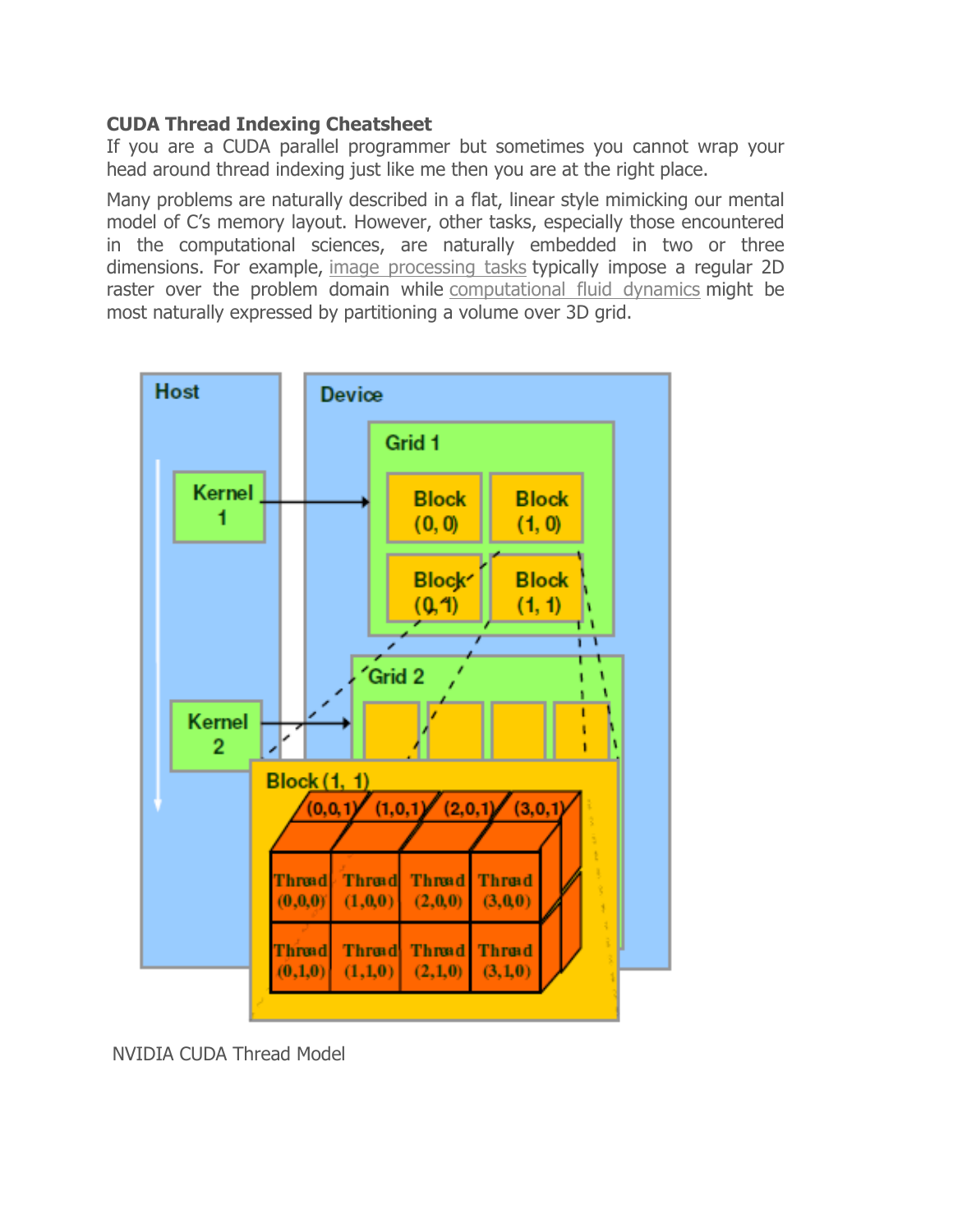Sometimes it can be a bit tricky to figure out the global (unique) thread index, especially if you are working with multi-dimensional grids of multi-dimensional blocks of threads. I could not really find a simple cheat-sheet that would demonstrate what exactly you need to do to calculate a global thread index for every configuration you might need to use. I know that with a little effort anyone can figure it out but I thought I would share some of my code with you to make your life easier. At the end of the day, sharing is caring :)

Download example code, which you can compile with nvcc simpleIndexing.cu -o simpleIndexing -arch=sm\_20

### **1D grid of 1D blocks**

```
__device__ 
int getGlobalIdx_1D_1D(){
      return blockIdx.x *blockDim.x + threadIdx.x;
}
```
# **1D grid of 2D blocks**

```
__device__
int getGlobalIdx_1D_2D(){
      return blockIdx.x * blockDim.x * blockDim.y 
              + threadIdx.y * blockDim.x + threadIdx.x;
}
```
### **1D grid of 3D blocks**

```
__device__ 
int getGlobalIdx_1D_3D(){
      return blockIdx.x * blockDim.x * blockDim.y * blockDim.z
             + threadIdx.z * blockDim.y * blockDim.x 
             + threadIdx.y * blockDim.x + threadIdx.x;
}
```
### **2D grid of 1D blocks**

```
__device__ int getGlobalIdx_2D_1D(){
      int blockId = blockIdx.y * gridDim.x + blockIdx.x;
     int threadId = blockId * blockDim.x + threadIdx.x;
     return threadId;
}
```
#### **2D grid of 2D blocks**

```
__device__ 
int getGlobalIdx_2D_2D(){
      int blockId = blockIdx.x + blockIdx.y * gridDim.x;
      int threadId = blockId * (blockDim.x * blockDim.y)
                      + (threadIdx.y * blockDim.x) + threadIdx.x;
     return threadId;
}
```